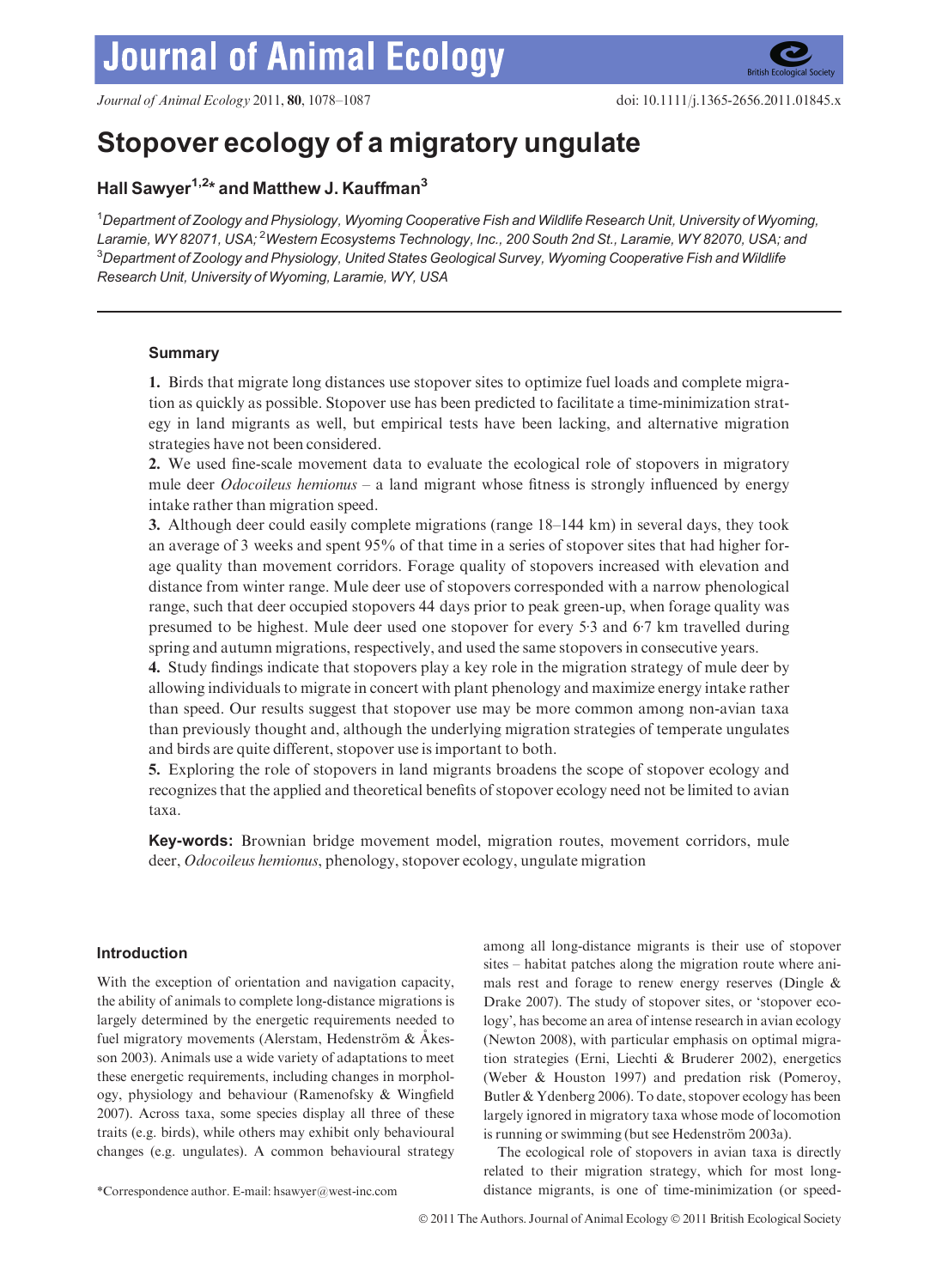maximization) whereby birds attempt to migrate from wintering areas to breeding grounds in the shortest time possible (Alerstam & Hedenström 1998; Hedenström 2008). The fitness benefits of this migration strategy are linked to the ability of early-arriving birds to find mates, establish highquality territories and nest successfully (Weber & Houston 1997). Stopover sites are considered a key component in this type of migration because the rate of fuel accumulation determines the overall migration speed ( $\AA$  kesson  $\&$  Hedenström 2007). Because carrying heavy fuel reserves increases transport cost regardless of locomotion mode, time-minimization has been proposed as a likely migration strategy across migratory taxa (Akesson & Hedenström 2007), including those that run or walk (Alexander 1998; Alerstam, Hedenström & Åkesson 2003; Hedenström 2003b). This prediction assumes that optimizing fuel loads and minimizing transport cost is a primary constraint of migration for animals, regardless of their mode of locomotion.

Ungulates are perhaps the most notable land migrants, and recent work has identified stopover use along migratory paths (Sawyer et al. 2009), patterns that are consistent with previous modelling efforts aimed at identifying behavioural states of ungulate movements (Johnson et al. 2002; Franke, Caelli & Hudson 2004; Morales et al. 2004). But the presumed benefits of time-minimization migration have not been reconciled with the well-documented foraging strategy of ungulates, which is to maximize energy intake during the growing season (McNaughton 1985; Wilmshurst et al. 1999; Fryxell, Wilmshurst & Sinclair 2004; Holdo, Holt & Fryxell 2009). Specifically, completing seasonal migrations in the shortest amount of time offers no obvious fitness benefits to ungulates. In contrast to birds, the migratory locomotion of ungulates is unlikely to be constrained by heavy fuel loads (Parker, Robbins & Hanley 1984), and fitness is instead strongly influenced by fat accumulation during the growing season (Hobbs 1989; Cook et al. 2004; Bishop et al. 2009; Parker, Barboza & Gillingham 2009). Thus, stopover use to maximize migration speed is only likely for ungulates if it allows individuals to maximize the intake of high-quality forage during the growing season. For ungulates, maximum energy intake occurs when forage plants are less mature and highly digestible, but developed enough that intake is not constrained by cropping time (Hebblewhite, Merrill & McDermid 2008). Tropical ungulates achieve this by aggregating in large herds that keep forage at an immature but highly nutritious growth stage (Fryxell 1991) and by migrating in response to phenology gradients created by rainautumn patterns (e.g. wildebeest Connochaetes taurinus; Boone, Thirgood & Hopcraft 2006; Holdo, Holt & Fryxell 2009). In contrast, temperate ungulates such as elk Cervus elaphus migrate along phenology gradients created by elevation and topography (Hebblewhite, Merrill & McDermid 2008). Existing evidence suggests that a general strategy of migratory ungulates is to follow the most nutritious vegetation to maximize energy intake during the growing season (McNaughton 1985; Wilmshurst et al. 1999; Fryxell,

Wilmshurst & Sinclair 2004; Holdo, Holt & Fryxell 2009), thereby replacing fat losses incurred during the dry (tropics) or winter (temperate) seasons. Although previous research supports energy maximization as a general foraging strategy for ungulates, the manner in which stopover use facilitates this strategy has yet to be explored.

Our interest here is to evaluate the ecological role of stopovers for temperate ungulates that annually migrate long distances between seasonal ranges, along traditional routes. Ungulates demonstrate strong fidelity to their seasonal ranges (Brown 1992) and migration routes (Berger, Cain & Berger 2006; Sawyer et al. 2009), but knowledge of their stopover use and the degree to which stopovers influence migratory patterns and strategies is limited. For example, we do not know how many and what spacing of stopovers are needed to complete migrations, whether ungulates use the same stopovers year after year, and whether stopovers offer better foraging opportunities than other segments of the migration route. Given the relative ease with which fine-scale movement data can be collected with global positioning system-telemetry (GPS), it is now possible to quantify stopover characteristics and examine how stopovers shape the migrations of ungulates and other land migrants.

We used fine-scale movement data collected from GPS collars to examine the ecological role of stopover use for migratory mule deer Odocoileus hemionus, where migration distances range from 18 to 144 km. We determined the number of stopovers used during migrations and estimated the number of stopovers needed to complete both spring and autumn migrations as a function of migratory distance. We also examined the spacing of stopovers along the route, calculated the amount of time deer spent in stopovers compared to the movement corridors that connect them and assessed the fidelity of individual animals to stopover sites across seasons and years. We characterized the forage quality of stopovers relative to movement corridors and evaluated whether delayed phenology creates a foraging gradient along the migration route, as commonly assumed in altitudinal migrations (Albon & Langvatn 1992). Finally, we examined whether mule deer used stopovers during time periods when plant phenology was in an early state known to produce high-quality forage. These ecological metrics permit a novel evaluation of stopover use in a temperate ungulate and allow us to assess how stopovers shape the migrations of land migrants that seek to maximize energy intake, rather than speed, during their migrations.

# Materials and methods

We used helicopter net-gunning to capture adult female mule deer across winter ranges in two regions of western Wyoming, USA including: (i) the upper Green River Basin and (ii) the lower Great Divide Basin (LGDB). We fitted deer with store-on-board GPS radio-collars (TGW 3500; Telonics, Inc., Mesa, AZ, USA) programmed to collect one location every 2 or 2.5 h. Collars were programmed to drop off 1–2 years after capture, at which time they were recovered from the field and downloaded. Between 1 December 2005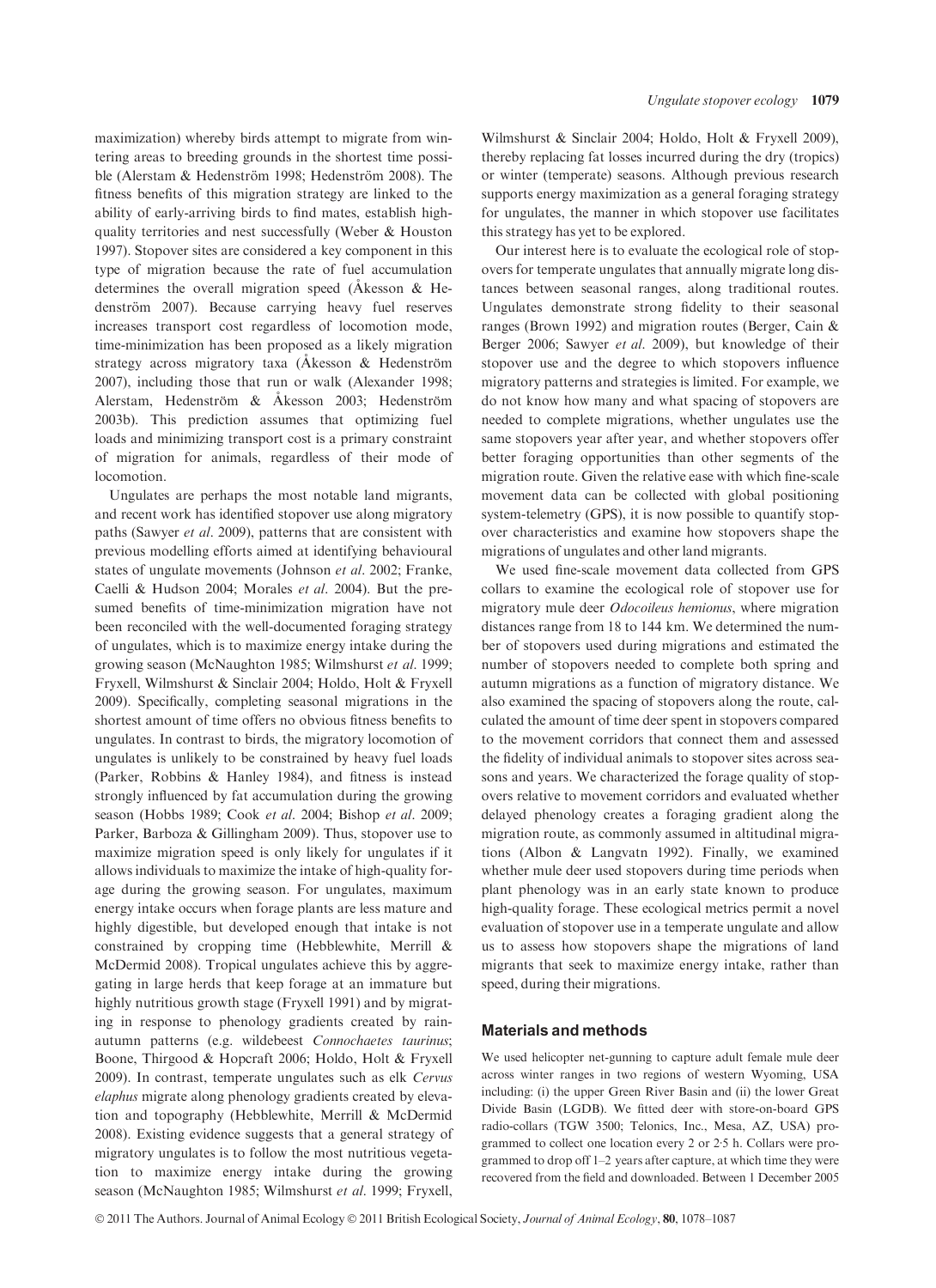and 2008, we collected GPS data for 109 migrations (65 spring, 44 autumn) from 68 deer. Detailed information regarding the vegetation and land-use characteristics of the study areas is provided in Sawyer et al. (2006, 2009).

#### STOPOVER ANALYSIS

We followed the approach of Sawyer et al. (2009) to identify migratory stopover sites. First, we used the Brownian bridge movement model (BBMM; Horne et al. 2007) to estimate a utilization distribution (UD) for each migration route collected from GPS-collared mule deer (Fig. 1). The BBMM uses time-specific location data to estimate the probability of use along a movement route, where the probability of being in an area is conditioned on the start and end locations, the elapsed time between locations, and the speed of movement (Horne et al. 2007). Following UD estimation, stopover sites were classified as the highest 25% quartile in the UD. Such a classification appears to accurately reflect migratory segments where animals actually stop their forward movement, rather than segments where animals move slowly (Sawyer et al. 2009; Fig. 1). We used the 'BBMM' package in R (R Foundation for Statistical Computing, Vienna, Austria) to conduct analyses.

Because the number and spacing of stopovers along a migration routes provide key insights into migration strategies, we used linear regression to examine the relationship between migration distance and the number of stopovers. Migration distance was measured along the centreline of each UD estimated for each migration route  $(n = 109)$ . We estimated the number of stopovers used in each deer migration as a function of the total migration distance. Spring  $(n = 65)$  and autumn  $(n = 44)$  migrations were analysed separately to account for seasonal differences. To test for non-random spacing of stopovers (i.e. deviation from a linear Poisson process), we measured sojourn distances (Taylor & Karlin 1984), defined as the distance between consecutive stopover sites, for each migration route that had six or more stopovers ( $n = 66$ ). We then compared the observed variance in sojourn distances for each route to the distribution of variances of 5000 simulated routes, upon which the same number of stopovers were randomly placed. We compared the observed variance with the distribution of variances from simulated routes to determine whether stopover location was random, uniform or clumped. Additionally, we characterized the entire distribution of sojourn distances observed in our migration data to evaluate the maximal movement range between stopovers.

We used a paired *t*-test to determine whether the number of stopovers differed between spring and autumn migrations. To control for migration distance, we restricted this analysis to individual deer that had  $\geq 1$  migration route collected ( $n = 27$ ). We also used a paired analysis to evaluate whether the duration (days) of migration varied between the spring and autumn migrations of individual deer. We characterized the importance of stopover use as the percentage of time each deer spent in stopover habitat while migrating.

The level of fidelity (i.e. repeated use) that deer show to specific stopovers likely reflects the forage benefit of such patches along the route across seasons and years. We examined the fidelity of stopover use across seasons (spring to autumn) by calculating the proportion of stopover sites in the spring migration that overlapped with stopover sites from the subsequent autumn migration. Similarly, we assessed stopover fidelity across years (spring to spring) by calculating the proportion of stopover sites in a spring migration that overlapped with those of the subsequent spring migration. Because these comparisons required paired data, we restricted the seasonal and annual comparisons to mule deer that had at least two (spring and autumn;  $n = 27$ ) or three (spring, autumn, and spring;  $n = 14$ ) observed migration routes, respectively. Additionally, we used an area-based selection ratio approach to determine whether stopover fidelity, from spring to autumn and spring to spring, was more or less than expected by chance. Using stopovers paired within each individual deer, we defined used units as the number of migratory deer locations in one season (e.g. spring 2006) that occurred in the stopover sites of its previous migration (e.g. spring 2005). Because our stopovers were defined as the top 25% of the UD, the expected number of GPS locations to occur in the stopovers of a previous migration was 25% of the total locations. We calculated a selection ratio for each deer and used the 95% CI of the mean ratio among deer to assess whether deer selected stopovers more or less than expected by chance. A selection ratio of 1 indicates no selection (i.e. use is proportional to availability), whereas ratios  $>1$  indicate selection for and ratios  $<1$ indicate selection against (Manly et al. 2002).

#### FORAGE QUALITY ASSESSMENT

The presumed function of stopover sites is to provide foraging habitat during the migration bout, whereas other segments of the migration route function primarily as movement corridors (Sawyer et al. 2009). We used the normalized difference vegetation index (NDVI) to determine whether forage quality differed between stopover sites



Fig. 1. Six stopover sites and 99% utilization distribution estimated for an individual mule deer (ID no. 10) during spring 2005 migration (32 days) in western Wyoming, USA. Migration route is overlaid on the normalized difference vegetation index calculated during the spring 2005 migration.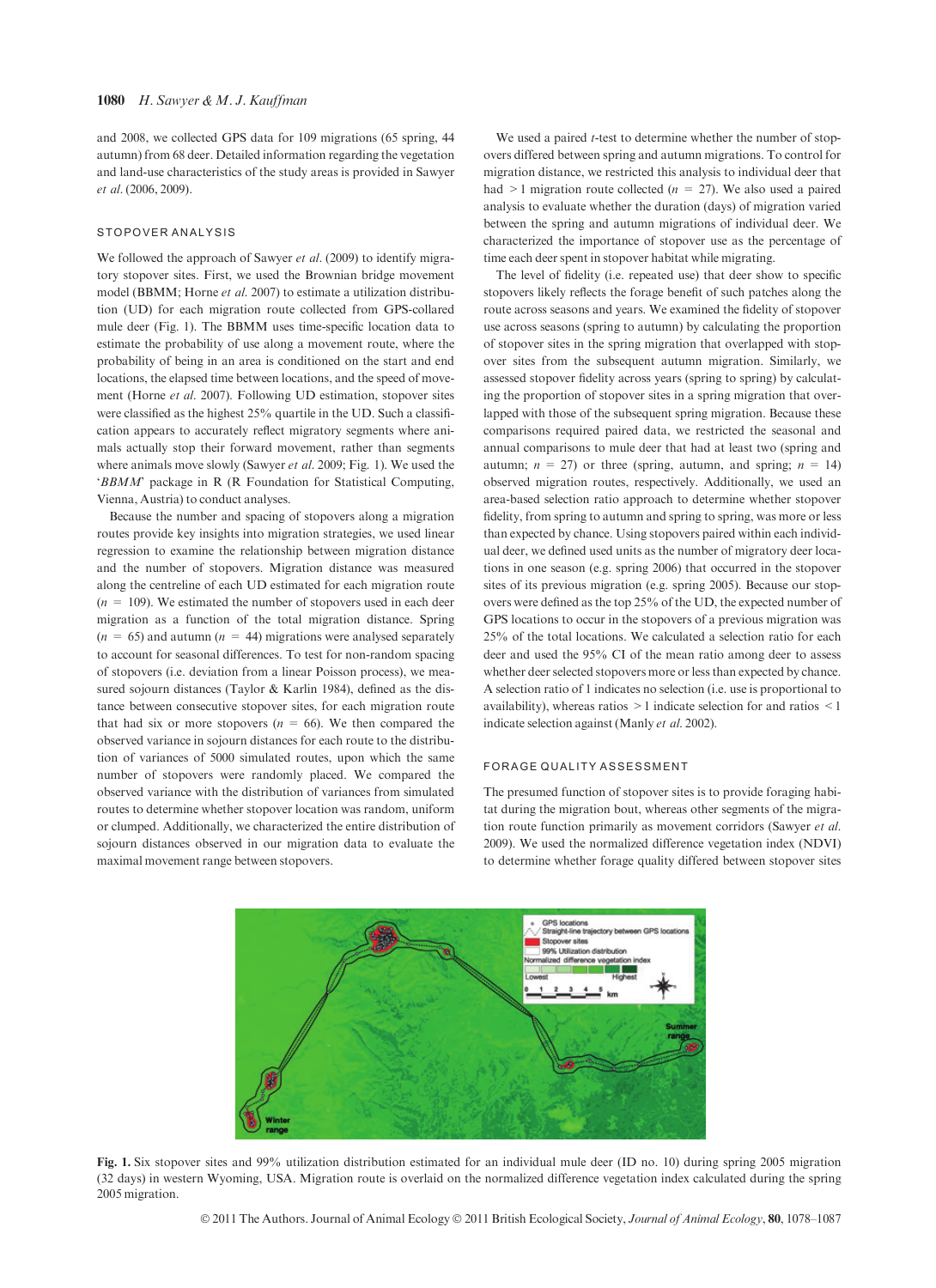and movement corridors. The NDVI is widely used as a measure of forage quality (Hamel et al. 2009), primary productivity (Hebblewhite, Merrill & McDermid 2008) and plant phenology (Boone, Thirgood & Hopcraft 2006). Importantly, NDVI is positively correlated with the timing of peak faecal crude protein in temperate ungulates (Hamel et al. 2009) and has been successfully used to assess how plant productivity affects their body mass and survival (Pettorelli et al. 2007). We restricted our NDVI analysis to mule deer in the LGDB, where open habitats were amenable to remote sensing, and to spring migrations, when imagery was free of snow. Our intent was to obtain a snapshot of NDVI values for the end of the migration period (mid-June), with the expectation that a forage quality gradient associated with elevation should be evident by then. We acquired  $30 \times 30$  m – resolution NDVI data for 14 June 2005 and 14 May 2006 from the US Geological Survey. Reliable imagery from June 2006 was not available because of cloud cover. We randomly selected 15 migration routes from 2005 and 2006 and calculated the average NDVI value in stopovers and movement corridors within each route. The average NDVI value of a movement corridor was calculated from all 30-m cells that intersected the straight lines connecting locations between stopovers. We conducted paired t-tests for individual deer to determine whether NDVI values differed between stopovers and movement corridors. To assess whether forage quality varied across the elevation gradient of the migration route, we used the same random sample of 30 deer and regressed the mean NDVI value of each stopover in each year (2005 and 2006) as a function of its mean elevation. In some cases, ungulates may migrate from a low-elevation basin, over a mountain range, and down to another basin destination where elevation is similar to its departure site (e.g. pronghorn Antilocapra americana; Berger, Cain & Berger 2006). In this scenario, a forage quality gradient may be associated with elevation, but would not necessarily be positively related to the length of the migration route. To account for this, we also used linear regression to evaluate the relationship between the mean NDVI value of each stopover and its distance from winter range.

#### PHENOLOGICAL TRACKING

The selection of high-quality forage is thought to be the primary mechanism driving ungulate migration (Fryxell & Sinclair 1988), and forage plants are most nutritious to ungulates at the onset of the growing season when they are highly digestible (Albon & Langvatn 1992). In seasonal environments, NDVI can be used to track phenological patterns of vegetation growth, where the seasonal change in 'greeness' can broadly characterize the timing of spring green-up and late-summer or autumn senescence (e.g. Pettorelli et al. 2005). For herbivores, access to maximum forage quality presumably occurs prior to the maximum NDVI (i.e. peak green-up), when new vegetation growth steepens the slope of the annual NDVI curve. Indeed, in a study of mountain ungulates, Hamel et al. (2009) found the steepest part of the annual NDVI curve was positively correlated with the timing of peak faecal crude protein. Accordingly, we assumed quality forage was most abundant prior to peak green-up, when the NDVI slope was increasing. To assess whether the timing of stopover use corresponded with the phenology of emergent plant growth, we first calculated the mean NDVI value of each stopover for every 8-day period in 2005. We estimated NDVI from 47 MODIS composite images obtained from WyomingView (http://www.uwyo.edu/wyview), which had a resolution of 250 m. Using the 47 mean NDVI values in each stopover, we used local polynomial regression function in R (R Foundation for Statistical Computing) to fit a curve and determine the date (Julian day) of the maximum NDVI value within each stopover (Fig. 2). We estimated the timing of stopover use relative to the peak green-up by subtracting the median date of stopover use from the date of maximum NDVI (in Julian days; Fig. 2). After averaging this metric across stopovers for each deer, we then averaged across all deer and reported the mean number of days prior to peak NDVI that deer occupied stopovers. To demonstrate the potential cost of migrating quickly and not using stopovers, we fit the same NDVI curves for the summer ranges of each deer and calculated the phenological stage (Julian days relative to peak NDVI) deer would encounter if they arrived on summer range without stopping over. Because deer can easily travel at rates of 20–50 km day<sup>-1</sup> (Thomas & Irby 1990), we assumed deer could complete migrations in 1 day after leaving winter range. We also estimated the start of green-up based upon the date at which the NDVI curve began to increase (Pettorelli et al. 2005). This analysis was restricted to spring because images of stopovers sites used during the autumn migration contained snowpack. Similar to the sojourn analysis, we restricted this analysis to animals with at least six stopovers ( $n = 18$ ).

#### **Results**

Regression analysis revealed that the number of stopovers increased significantly with migration distance during both spring ( $F_{1,64} = 696.5$ ,  $P < 0.001$ ,  $R^2 = 0.91$ ) and autumn  $(F<sub>1,43</sub> = 280.4, P < 0.001, R<sup>2</sup> = 0.86)$  migrations (Fig. 3). Estimated coefficients indicated that mule deer used one stopover for every 5 $-3$  and 6 $-7$  km travelled during spring and autumn migrations, respectively. Although the number of stopovers increased linearly with migration distance, the spacing of stopovers was not uniform along the routes. The observed variance in sojourn distances was highly variable, with individual deer showing both uniform and clumped distributions of stopover sites along the route (Fig. 4a). However, the average variance among deer was near the centre of the randomized distributions (mean  $\pm$  95% CI, 57  $\pm$  7%) indicating an overall random spacing of stopovers among the population. The distribution of observed sojourn distances indicated that distance between stopovers rarely exceeded  $10 \text{ km (min} = 0.10, \text{max} = 25.86, \text{mean} = 4.33; \text{Fig. 4b}).$ 

Mule deer used more stopovers (mean difference  $\pm 95\%$ CI,  $2.07 \pm 1.02$ ) in spring migrations compared with autumn  $(t_{26} = 4.03, P < 0.001)$ , but the duration (days) of spring (mean  $\pm$  95% CI, 21.3  $\pm$  7.6) and autumn (mean  $\pm$  95% CI,  $20.8 \pm 8.5$ ) migrations did not differ ( $t_{26} = 0.13$ ,  $P = 0.896$ . Across all migrations, mule deer spent 95  $\pm$  $0.4\%$  (mean  $\pm$  95% CI) of their time in stopovers and only 5% in movement corridors. Deer used the same stopover sites across years, with a higher degree of overlap between the same (spring to spring:  $80\%, n = 14$ , SE = 0.03) vs. different (spring to autumn:  $62\%, n = 27$ , SE = 0.04) seasons  $(t_{37} = -3.43, P = 0.001)$ . Selection ratios for spring to spring (mean  $\pm$  95% CI, 2.34  $\pm$  0.33) and spring to autumn (mean  $\pm$  95% CI, 205  $\pm$  0.43) migrations did not overlap 1, indicating strong and consistent selection of stopover sites (i.e. fidelity) between seasons and across years (Fig. 5).

Mean NDVI values were higher in stopovers compared to movement corridors in both 2005 ( $t_{29} = 3.14$ ,  $P = 0.007$ ) and 2006 ( $t_{29} = 3.87$ ,  $P = 0.002$ ), suggesting that forage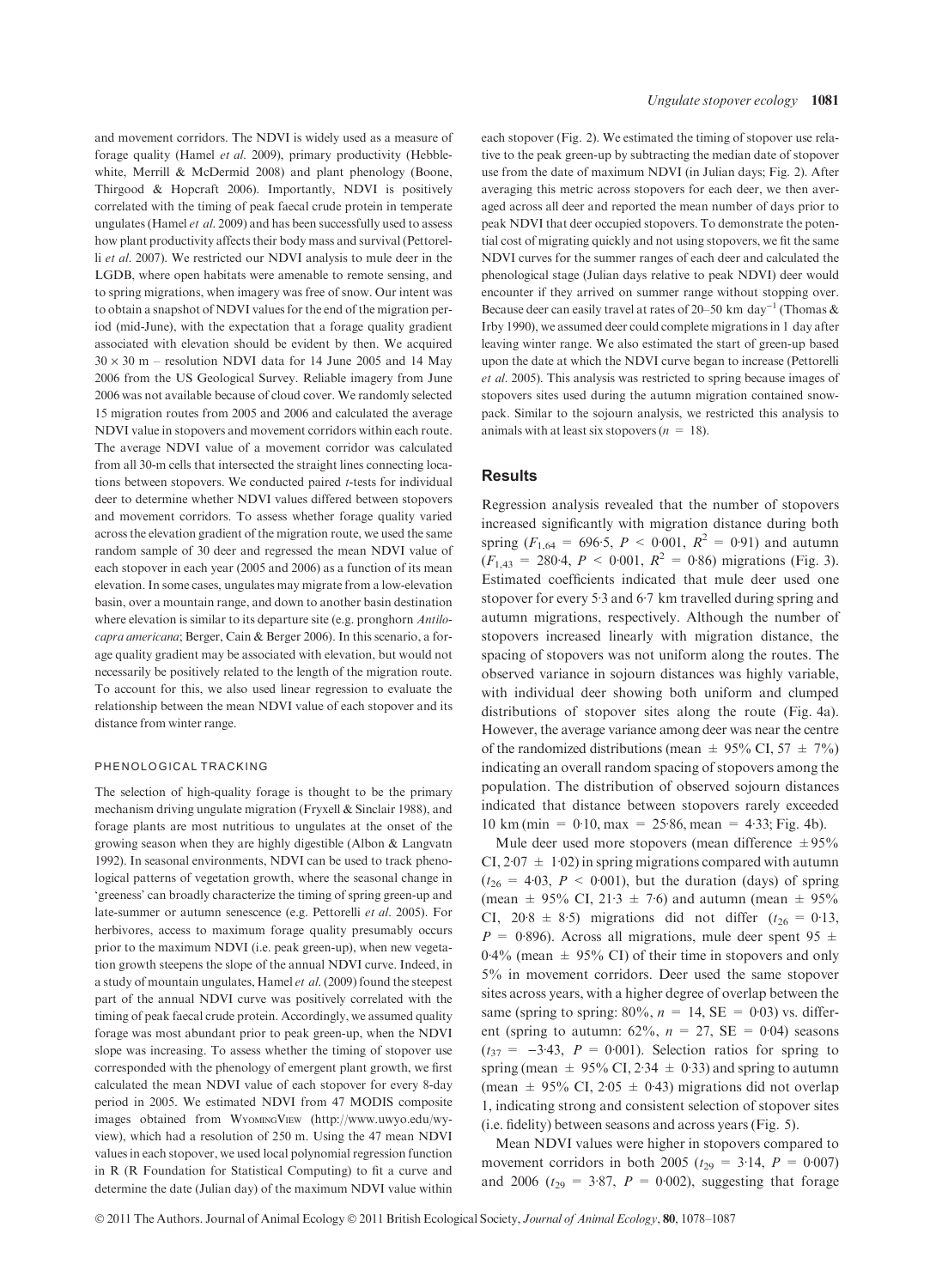

quality was higher in stopovers than in movement corridors (Fig. 6). The mean NDVI value of stopovers was higher in 2005 compared with 2006 because the imagery was obtained 30 days later in the spring. Regression analysis revealed that NDVI values of stopovers increased with elevation (2005;  $P \le 0.001$ ,  $F_{1,110} = 150.5$ , and 2006;  $P \le 0.001$ ,  $F_{1,115}$  = 72.8) and distance from winter range (2005; P < 0.001,  $F_{1,110} = 60.8$ , and 2006;  $P < 0.001$ ,  $F_{1,115} = 10.6$ ) in both years (Fig. 7).

During spring migration, stopover use consistently occurred  $44 \pm 6$  days (mean  $\pm$  SD) before peak green-up (Fig. 8), suggesting that the timing of stopover use was tied to phenological changes along the elevational migrations. In contrast, had deer not used stopovers and simply migrated directly to summer range, their arrival on summer range would have been 75  $\pm$  19 days (mean  $\pm$  SD) prior to peak green-up. The use of stopovers 44 days prior to peak greenup was a remarkably consistent response across individual animals  $(n = 18)$  and led us to conclude that this was the optimal time period for deer to exploit high-quality forage. Using this optimal time period, we then asked what pheno-

Fig. 2. Mean normalized difference vegetation index (NDVI) values during stopover use  $(n = 6)$  by an individual mule deer (ID no. 10). NDVI values were taken every 8 days during 2005, and a smoothed curve was used to determine the date (Julian day) of maximum NDVI representing peak green-up. The median date that the stopover was used by the deer was subtracted from the date of maximum NDVI to characterize the phenological stage of vegetation (i.e. days prior to peak green-up; shaded area) for the time period of stopover use. Panels (a) through (f) correspond to stopovers depicted in Fig. 1 and progress from winter range (a) to summer range (f). On average, deer occupied stopovers  $44 \pm 6$  days (mean  $\pm$  SD) before peak green-up. The mean elevation of the stopover is noted in the top right corner of each panel.

logical stage deer would experience on winter range if they waited there and only migrated (without stopping over) once their summer range was within 44 days of peak green-up. Under this strategy, deer would experience forage quality associated with the plant community at  $3 \pm 17$  days (mean  $\pm$  SD) days prior to peak green-up. We do not have field data to characterize the relationship between plant nutrition and phenological stage of seasonal habitat, but given that green-up started  $97 \pm 7$  days (mean  $\pm$  SD) prior to peak green-up, we assume that forage quality is likely to be suboptimal shortly after the start of green-up and at the peak, when plants are beginning to senesce (Fig. 8).

# **Discussion**

Our findings suggest that the ecological benefits of stopovers are not limited to avian taxa. Rather, we show that stopovers also play a critical role in the altitudinal migrations of temperate ungulates that maximize energy intake, rather than speed, during migration. Mule deer utilized a series of stopover sites along their seasonal migrations routes, to which

© 2011 The Authors. Journal of Animal Ecology © 2011 British Ecological Society, Journal of Animal Ecology, 80, 1078–1087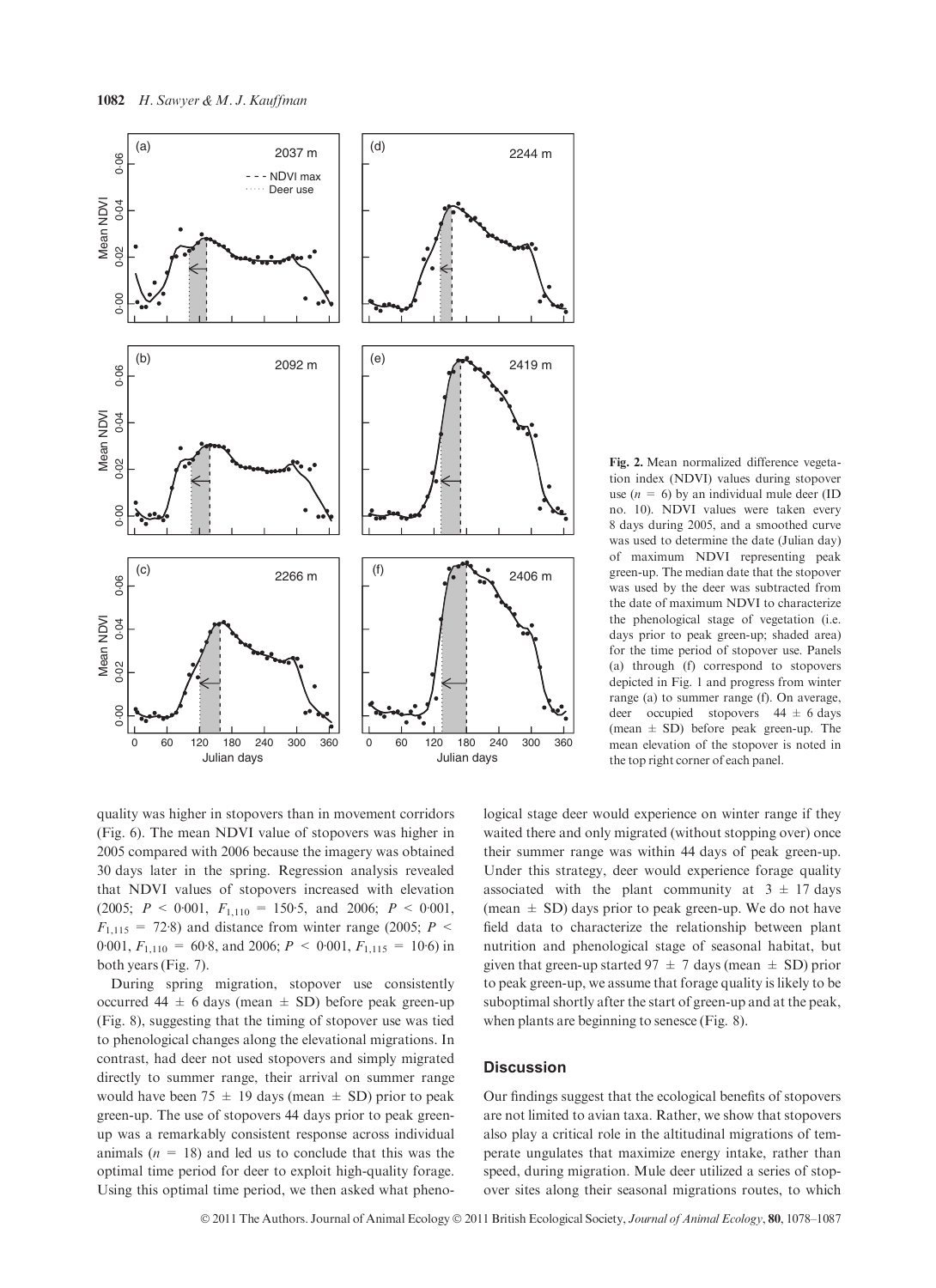

Fig. 3. The number of stopovers used by mule deer increased with migration distance (km) during spring ( $n = 65$ ; filled circles;  $P < 0.001$ ) and autumn ( $n = 44$ ; open circles;  $P < 0.001$ ) migrations. On average, deer used one stopover for every 5.3 and 6.7 km travelled during spring and autumn migrations, respectively.

they had high annual fidelity. Deer spent 95% of their migration time in stopovers, and the number of stopovers increased linearly with migration distance. Our NDVI analysis indicated that stopovers had higher forage quality compared to the movement corridors that connect them, and that the forage quality of stopovers increased with elevation and distance from winter range. Additionally, our temporal NDVI analysis suggested that deer used stopovers in the spring to track phenological changes in vegetation, such that they occupied stopovers only during the period of emergent vegetation growth, prior to peak green-up. Stopovers are known to play a key role in the migration ecology of avian taxa (Alerstam &

Hedenström 1998; Newton 2008), and our results suggest they may be equally important to land migrants, such as temperate ungulates.

Across a wide range of migratory distances (18–144 km), the number of stopovers increased linearly with migration distance, with deer using one stopover every  $c$ . 5–7 km along the migration route. While these results indicate a reliance on stopovers throughout the migratory bout, sojourn analysis indicated that the spacing of stopovers along migration routes was not uniform. This suggests that deer require stopovers while migrating, but were not severely constrained by stopover spacing and were able to use both shorter and longer distances between stopovers. We suspect that the range (c. 0–10 km) and random spacing of sojourn distances is a result of mule deer optimizing their stopover use in a landscape of heterogeneous foraging opportunities. Further research is needed to determine the degree to which variable sojourn distances allow land migrants such as temperate ungulates to establish and maintain migration routes in heterogeneous (and changing) landscapes. Because the energetic constraints of movement are strongly influenced body size (Alexander 1998; Alerstam, Hedenström & Åkesson 2003), the sojourn abilities of larger-bodied land migrants (e.g. elk) may be more plastic than deer.

Mule deer utilized a series of stopover sites along their migrations routes, but tended to use more stopovers in spring than in autumn. Seasonal differences in stopover use did not result from variable rates of travel, but they may have been influenced by deer shifting their diets from primarily herbaceous forage in the spring to woody browse in the autumn. We hypothesize that differential use of stopovers between seasons allows deer to accommodate different environmental conditions and optimize their foraging patterns, without having to navigate different pathways in the spring and autumn. Birds, for example, often encounter different envi-



Fig. 4. (a) The placement (percentile) of the observed sojourn variances ( $n = 66$ ) within the distribution of variances from simulated routes indicates random or non-random placement of stopovers: low percentile values (<5%) indicate uniform spacing, while high values (>95%) indicate clumped spacing. The average variance near the centre (57%) of the randomized distributions indicates an overall random spacing of stopovers among the population. (b) Histogram of sojourn distances measured from mule deer migration routes in western Wyoming, USA, indicates that sojourn distances rarely exceed 10 km.

© 2011 The Authors. Journal of Animal Ecology © 2011 British Ecological Society, Journal of Animal Ecology, 80, 1078–1087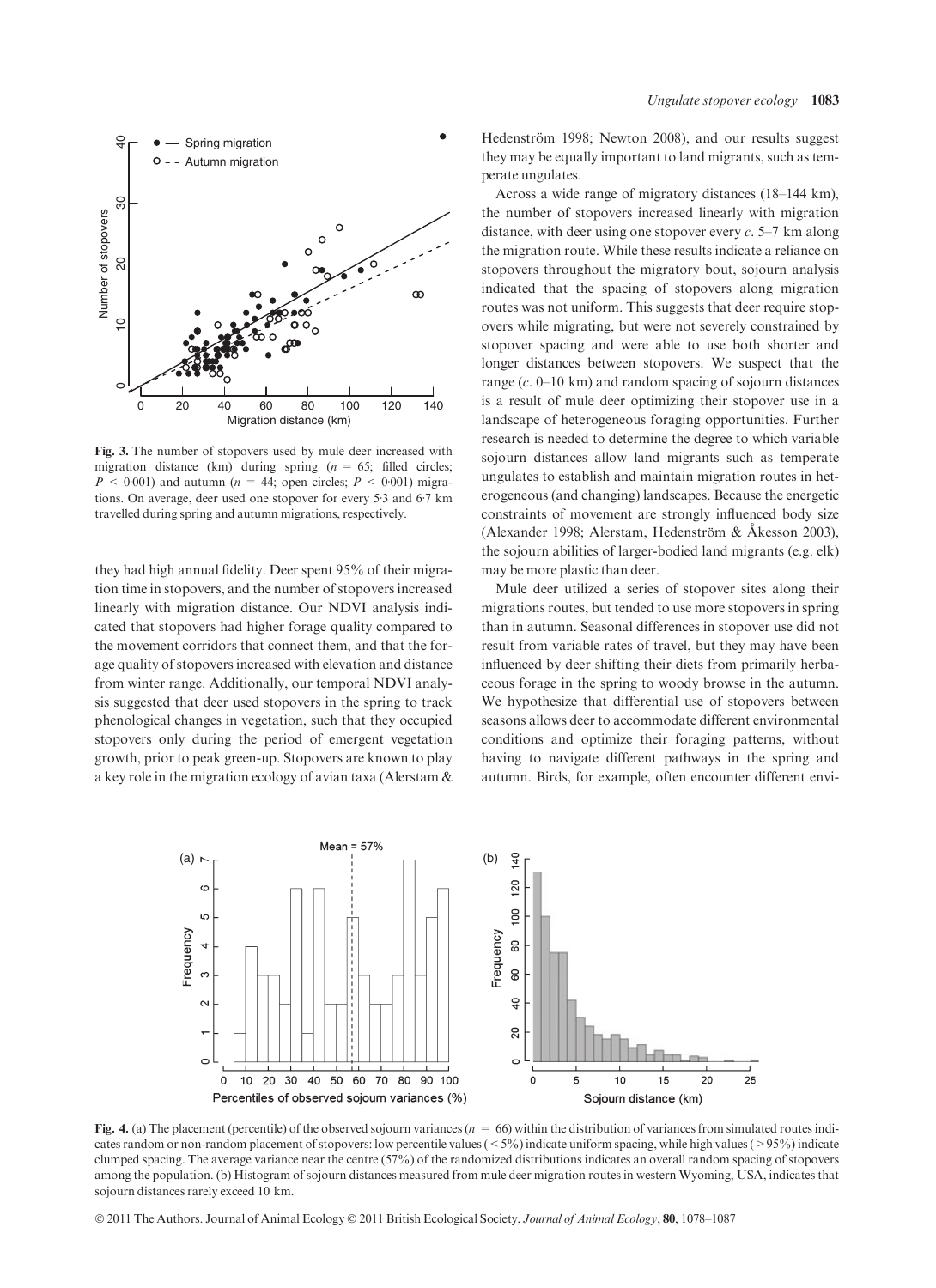

Fig. 5. Mule deer had high annual fidelity to their stopover sites as evaluated by selection ratios and 95% CIs calculated for spring to spring and spring to autumn stopover sites. A selection ratio >1 indicates deer selection for stopover sites was greater than expected by chance.



Fig. 6. Average normalized difference vegetation index values in movement corridors and stopovers of mule deer migration routes in spring 2005 ( $n = 15$ ; open circles) and 2006 ( $n = 15$ ; solid circles), in western Wyoming, USA. Diagonal line represents 1 : 1 relationship between forage quality of paired stopovers and movement corridors. Deer selected stopovers that had higher forage quality than route segments used as movement corridors in 2005 ( $P < 0.007$ ) and 2006  $(P < 0.002)$ .

ronmental conditions (e.g. prevailing winds) during spring and autumn migrations, which they can behaviourally mediate by completing loop migrations, i.e. a migratory pattern where the autumn migration route is markedly different from the spring (Newton 2008).

An implicit assumption of stopovers is that they provide better foraging opportunities than other segments of the migration route. Our analysis showed that forage quality, as indexed by NDVI, was higher in stopovers compared to movement corridors. This finding suggests that selection of stopovers is influenced by forage quality, and similar to birds (Alerstam, Hake & Kjellen 2006), the fidelity analysis showed that deer return to these same areas in spring and autumn migrations of subsequent years. Temporal patterns of NDVI have been found to be related to ungulate growth and survival (Pettorelli et al. 2007), and temperate ungulates are known to select habitat patches with high NDVI during the growing season (Thomas, Johnson & Griffith 2006; Hebblewhite, Merrill & McDermid 2008). Although other factors such as predation risk may also affect stopover selection in birds (Lindström 1990; Pomeroy, Butler & Ydenberg 2006), our findings of frequent and consistent stopover use, coupled with higher forage quality in stopover patches, provide evidence of the foraging benefit of stopover use in this migratory deer population.

An assumption of altitudinal migration is that delayed phenology associated with elevation creates a nutritional gradient, where the phenology of vegetation is delayed at higher elevations and provides higher forage quality compared to lower elevations (Albon & Langvatn 1992). In a recent study of a partially migratory elk herd, Hebblewhite, Merrill & McDermid (2008) found that delayed phenology allowed migratory animals to improve their forage quality  $6.5\%$  over non-migrants by accessing vegetation at higher elevations. Similarly, Albon & Langvatn (1992) found that crude protein was positively correlated with elevation, and that body weights of red deer (C. elaphus) that migrated to higher elevations were higher than those that did not. We found that forage quality of stopovers was positively correlated with elevation and distance from winter range. Temporally, forage quality for such altitudinal migrations may best be viewed as a phenological wave that advances from lower to higher elevation. Indeed, the ability of migratory ungulates to exploit such gradients in forage quality is a key benefit to their migratory life history (Fryxell & Sinclair 1988). If ungulate migration is driven by the selection of high-quality forage, then the duration of altitudinal migrations should correspond with the delayed phenology associated with elevation gradients. For example, given a phenology delay of 50 days for every 1000-m increase in elevation (Hebblewhite, Merrill & McDermid 2008), we would expect a 420-m elevation gain in the average 21-day migration period observed in our study. Consistent with this prediction, the average elevation gain for migrating deer was  $324 \pm 60$  m (mean  $\pm 95\%$  CI). These findings suggest that stopover use in temperate ungulates is a behavioural mechanism that allows individuals to exploit forage quality gradients created by phenological delays associated with elevation.

The movement rates of deer support the notion that they use stopovers to exploit phenological gradients. We know ungulates are capable of moving long distances in short periods of time  $(20-50 \text{ km day}^{-1})$ ; Thomas & Irby 1990; Berger, Cain & Berger 2006), yet deer migrations we observed took 3 weeks to complete. This slow rate of migration, combined with routine stopover use, is consistent with a migration strategy designed to exploit nutritional gradients. If a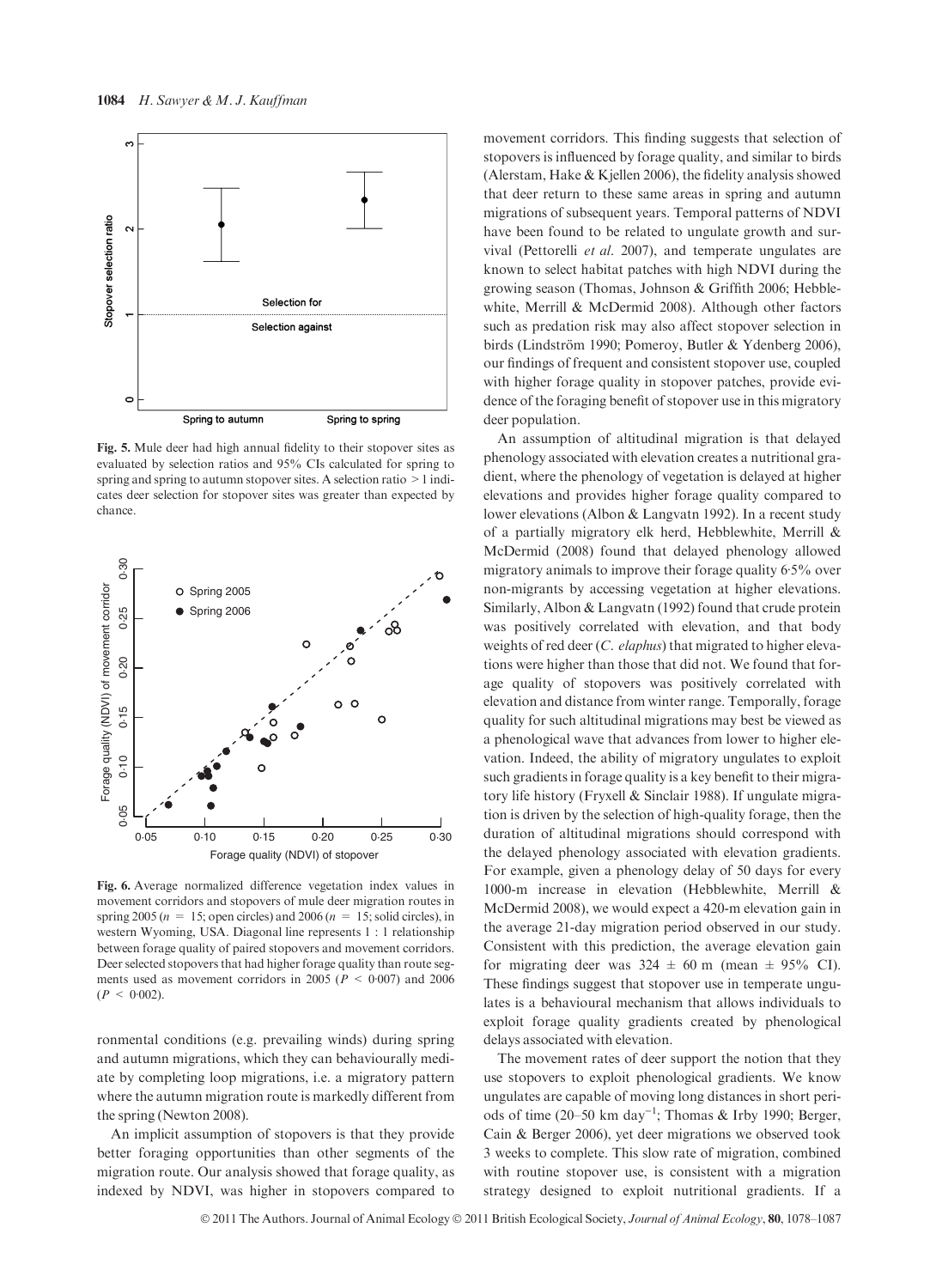

Fig. 7. Mean normalized difference vegetation index value of stopovers used by 15 mule deer migrating in western Wyoming, USA, plotted as a function of mean elevation (m) and distance from winter range (km) in 2005 (a) and 2006 (b). Forage quality of stopovers increased with elevation ( $P < 0.001$ ) and distance ( $P < 0.001$ ) from winter range in both years because of phenological delays associated with elevation and topography.



Fig. 8. Deer utilized stopovers 44 days prior to peak green-up  $(•)$ , when vegetation greenness was increasing and access to quality forage was assumed to be maximized. Had deer migrated directly to summer range without using stopovers, they would arrive 75 days prior to peak green-up  $(\blacksquare)$ , shortly after vegetation growth begins  $(O)$  and likely have to wait several weeks for quality forage conditions to be realized. Assuming that 44 days prior to green-up is the optimal time to arrive on summer range, and that deer choose to wait on winter range and then migrate directly to summer range, they would be required to stay on winter range through peak green-up  $(A, \cdot)$ delayed migration), when vegetation begins to senesce. Data are overlaid on a conceptualized greenness curve and error bars represent  $\pm$  1 SD.

phenology gradient did not exist along the migration route, we would expect ungulates to either complete their migrations more quickly without using stopovers or possibly not migrate. Our phenological tracking analysis showed that deer used stopovers 44 days prior to peak green-up, when vegetation greenness was increasing and forage quality assumed to be the highest. Had deer not used stopovers and simply migrated directly to their summer ranges, they would arrive 75 days prior to peak green-up and have to wait several weeks for optimal foraging conditions, as indexed by the steepness of the annual NDVI curve. Temperate ungulates rely on summer foraging to meet the energetic costs of lactation and accumulate fat reserves necessary to survive the

following winter (Cook et al. 2004; Parker, Barboza & Gillingham 2009). Overall, stopover use appears to facilitate a strategy that effectively reduces the amount of time spent on winter range, allowing individuals to recover body condition earlier in the spring and maintain it longer in the autumn. Thus, unlike birds that utilize stopovers to speed up their migrations by optimizing fuel loads (Hedenström 2008), ungulates appear to use stopovers to slow down, allowing them to migrate in concert with plant phenology and maximize energy intake along the route.

The conservation of stopover habitat has become a clear goal of agencies and non-governmental organizations tasked with sustaining migratory bird populations (Mehlman et al. 2005). Assuming that stopovers play a critical role in the annual energy budgets of mule deer, and given the strong fidelity that deer showed to stopovers across seasons and years, the protection of stopover sites may provide an effective conservation strategy for migratory ungulates as well. A relatively new, but potentially important consideration with the conservation of migratory species in seasonal environments is whether the timing of their migrations can match the phenological peaks of food abundance that may change because of warming climate (Visser & Both 2005). When migratory species cannot adjust the timing of their movements with climate-induced changes in food abundance, the resulting phenological or trophic mismatch (Stenseth & Mysterud 2002) can have fitness consequences (Both et al. 2006). Compared to ungulates, birds are more susceptible to trophic mismatches because their migrations are often initiated from cues (e.g. photoperiod) that may not provide reliable information on the phenological conditions of the destination site. In contrast, the migrations of temperate ungulates are cued by forage conditions (Garrott et al. 1987; Albon & Langvatn 1992), and the consistent use of stopovers along the migration route may provide them with the information needed to track phenological conditions and adjust the timing of their migrations, such that trophic mismatches associ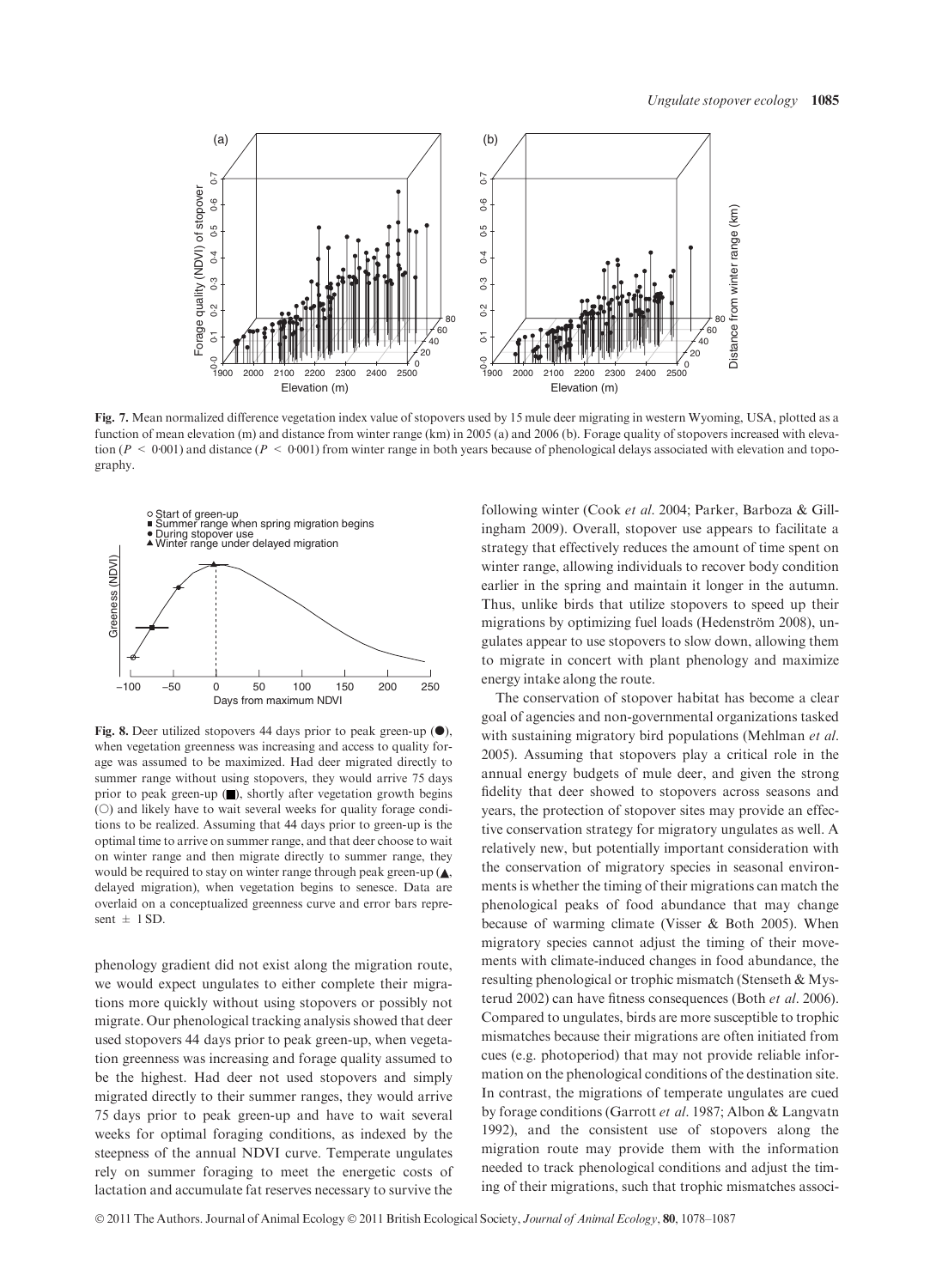ated with climate change (e.g. Post et al. 2008) are avoided. Indeed, our phenological tracking suggests that deer can adjust the timing of their stopover use to correspond with phenological progression, and thus the variation in forage quality, associated with elevation gradients.

A common denominator among migratory taxa is the use of stopovers. For birds, stopover use allows them to minimize migration time and energy cost by migrating in short steps with small fuel loads, rather than long steps with large fuel loads (Alerstam  $&$  Hedenström 1998). Our work on mule deer provides the first empirical evaluation of the ecological role of stopovers for a land migrant. Similar to birds, deer migrations were characterized by relatively short movement steps interrupted by stopover sites that had higher forage quality than the adjoining movement corridors. Although deer could have completed migrations in a number of days, they instead took an average of 3 weeks to complete and spent 95% of that time in stopovers. These findings suggest that the general foraging strategy of ungulates to maximize energy intake is facilitated by stopover use during migration, where stopover use allows individuals to migrate in step with vegetation phenology. Our work suggests that stopover use may be more common among non-avian taxa than previously thought and, although the underlying migration strategies of temperate ungulates and birds are quite different, stopover use is important to both. Exploring the role of stopovers in land migrants broadens the scope of stopover ecology and recognizes that the applied and theoretical benefits of stopover ecology need not be limited to avian taxa.

# Acknowledgements

We thank R.M. Nielson and T.L. McDonald for statistical consultation and S. Lanning and R. Klaver for image processing. D. Doak, S. Buskirk, A. Middleton, C. McCarthy and N. Korfanta helped refine earlier drafts of the manuscript. Further input from T. Coulson, M. Wunder and J. Fryxell improved the manuscript considerably. This work was supported by the University of Wyoming's School of Energy Resources, the Wildlife Heritage Foundation of Wyoming, the US Geological Survey's Wyoming Landscape Conservation Initiative, and grants provided to Western Ecosystems Technology, Inc from Anadarko Petroleum Company, the Bureau of Land Management, and Questar Exploration and Production. Any use of trade, product or firm names is for descriptive purposes only and does not imply endorsement by the US Government.

#### **References**

- Åkesson, S. & Hedenström, A. (2007) How migrants get there: migratory performance and orientation. BioScience, 57, 123–133.
- Albon, S.D. & Langvatn, R. (1992) Plant phenology and the benefits of migration in a temperate ungulate. Oikos, 65, 502–513.
- Alerstam, T., Hake, M. & Kjellen, N. (2006) Temporal and spatial patterns of repeated journeys by ospreys: implications for strategies and navigation in bird migration. Animal Behaviour, 71, 555–566.
- Alerstam, T. & Hedenström, A. (1998) The development of bird migration theory. Journal of Avian Biology, 29, 343–369.
- Alerstam, T., Hedenström, A. & Åkesson, S. (2003) Long-distance migration: evolution and determinants. Oikos, 103, 247–260.
- Alexander, R.McN. (1998) When is migration worthwhile for animals that walk, swim or fly? Journal of Avian Biology, 29, 387–394.
- Berger, J., Cain, S.L. & Berger, K.M. (2006) Connecting the dots: an invariant migration corridor links the Holocene to the present. *Biology Letters*, 22, 528–531.
- Bishop, C.J., White, G.C., Freddy, D.J., Watkins, B.E. & Stephenson, T.R. (2009) Effect of enhanced nutrition on mule deer population rate of change. Wildlife Monographs, 172, 1–28.
- Boone, R.B., Thirgood, S.J. & Hopcraft, J.G.C. (2006) Serengeti wildebeest migratory patterns modeled from rainautumn and new vegetation growth. Ecology, 87, 1987–1994.
- Both, C., Bouwhuis, S., Lessells, C.M. & Visser, M.E. (2006) Climate change and population declines in long-distance migratory bird. Nature, 441, 81–83.
- Brown, C.G. (1992) Movement and migration patterns of mule deer in southeastern Idaho. Journal of Wildlife Management, 56, 246-253.
- Cook, J.G., Johnson, B.K., Cook, R.C., Riggs, R.A., Delcurto, T., Bryant, L.D. & Irwin, L.L. (2004) Effects of summer-autumn nutrition and parturition date on reproduction and survival of elk. Wildlife Monographs, 155, 1-61.
- Dingle, H. & Drake, V.A. (2007) What is migration? BioScience, 57, 113-121.
- Erni, B., Liechti, F. & Bruderer, B. (2002) Stopover strategies in passerine bird migration: a simulation study. Journal of Theoretical Biology, 219, 479–493.
- Franke, A., Caelli, T. & Hudson, R.J. (2004) Analysis of movements and behavior of caribou (Rangifer tarandus) using hidden Markov models. Ecological Modelling, 173, 259–270.
- Fryxell, J.M. (1991) Forage quality and aggregation by large herbivores. The American Naturalist, 138, 478–498.
- Fryxell, J.M. & Sinclair, A.R.E. (1988) Causes and consequences of migration by large herbivores. Trends in Ecology & Evolution, 3, 237–241.
- Fryxell, J.M., Wilmshurst, J.F. & Sinclair, A.R.E. (2004) Predictive models of movement by Serengeti grazers. Ecology, 85, 2429–2435.
- Garrott, R.A., White, G.C., Bartmann, R.M., Carpenter, L.H. & Alldredge, A.W. (1987) Movements of female mule deer in northwest Colorado. Journal of Wildlife Management, 51, 634–643.
- Hamel, S., Garel, M., Festa-Bianchet, M., Gaillard, J-M. & Côté, S.D. (2009) Spring Normalized Difference Vegetation Index (NDVI) predicts annual variation in timing of peak faecal crude protein in mountain ungulates. Journal of Applied Ecology, 46, 582–589.
- Hebblewhite, M., Merrill, E.H. & McDermid, G. (2008) A multi-scale test of the forage maturation hypothesis in a partially migratory ungulate population. Ecological Monographs, 78, 141–166.
- Hedenström, A. (2003a) Optimal migration strategies in animals that run: a range equation and its consequences. Animal Behaviour, 66, 631–636.
- Hedenström, A. (2003b) Scaling migration speed in animals that run, swim, and fly. Journal of Zoology, 259, 155-160.
- Hedenström, A. (2008) Adaptations to migration in birds: behavioural strategies, morphology, and scaling effects. Philosophical Transactions of the Royal Society B, 363, 287–299.
- Hobbs, N.T. (1989) Linking energy balance to survival in mule deer: development and test of a simulation model. Wildlife Monographs, 101, 1–39.
- Holdo, R.M., Holt, R.D. & Fryxell, J.M. (2009) Opposing rainautumn and plant nutritional gradients best explain the wildebeest migration in the Serengeti. The American Naturalist, 173, 43–445.
- Horne, J.S., Garton, E.O., Krone, S.M. & Lewis, J.S. (2007) Analyzing animal movements using Brownian Bridges. Ecology, 88, 2354–2363.
- Johnson, C.J., Parker, K.L., Heard, D.C. & Gillingham, M.P. (2002) Movement parameters of ungulates and scale-specific responses to the environment. Journal of Animal Ecology, 71, 225–235.
- Lindström, A. (1990) The role of predation risk in stopover habitat selection in migrating bramblings, Fringilla montifringilla. Behavioral Ecology, 1, 102– 106.
- Manly, B.F., McDonald, L.L., Thomas, D.L., McDonald, T.L. & Erickson, W.P. (2002). Resource Selection by Animals: Statistical Design and Analysis for Field Studies, 2nd edn. Kluwer Academic Publishers, Boston.
- McNaughton, S. J. (1985) Ecology of a grazing ecosystem: the Serengeti. Ecological Monographs, 55, 260–294.
- Mehlman, D.W., Mabey, S.E., Ewert, D.N., Duncan, C., Abel, B., Cimprich, D., Sutter, R.D. & Moodrey, M. (2005) Conserving stopover sites for forestdwelling migratory landbirds. Auk, 122, 1281–1290.
- Morales, J.M., Haydon, D.T., Frair, J., Holsinger, K.E. & Fryxell, J.M. (2004) Extracting more out of relocation data: building movement models as mixtures of random walks. Ecology, 85, 2436–2445.
- Newton, I. (2008) The Migration Ecology of Birds. Elsevier Ltd., San Diego.
- Parker, K.L., Barboza, P.S. & Gillingham, M.P. (2009) Nutrition integrates environmental responses of ungulates. Functional Ecology, 23, 57–69.
- Parker, K.L., Robbins, C.T. & Hanley, T.A. (1984) Energy expenditures for locomotion by mule deer and elk. Journal of Wildlife Management, 48, 474–488.

© 2011 The Authors. Journal of Animal Ecology © 2011 British Ecological Society, Journal of Animal Ecology, 80, 1078–1087